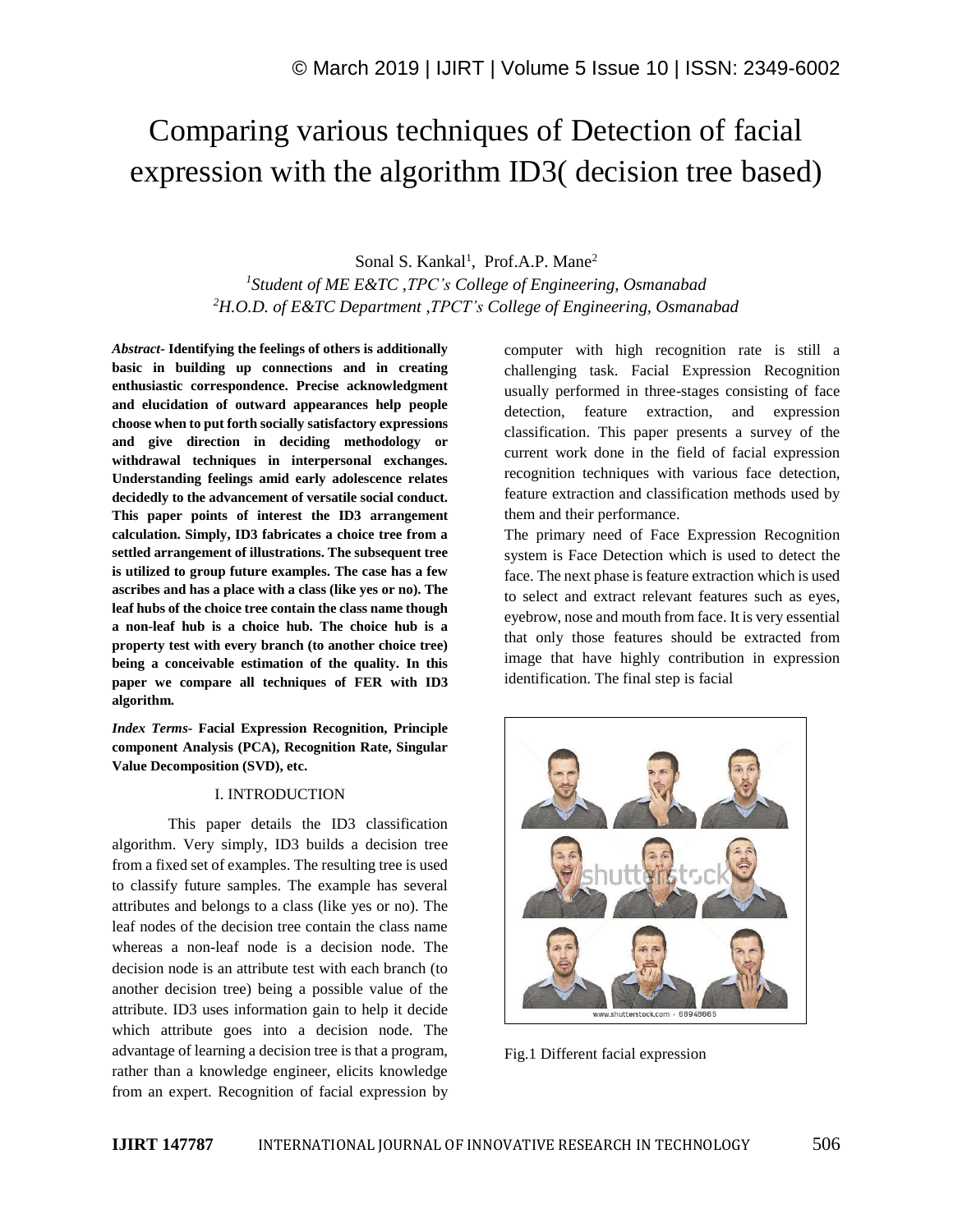

Fig. 2 Steps of facial expression recognition

expression classification that classifies the facial expressions based on extracted relevant features. There are different methods of features extraction such as appearance based method,

Geometric based feature extraction method, extract feature information using shape, distance and position of facial components and appearance based feature extraction method uses appearance information such as pixel intensity of face image. After getting the features, classification methods are applied to recognize facial expression. However, the complexity of face processing in real life and even in the laboratory goes beyond passive viewing or matching tasks. Our knowledge about the processes underlying face recognition comes from behavioral studies that employ more complex testing paradigms than the relatively simple visual tasks that have established activation patterns in the fusiform gyrus whether it should be designated as a special faceprocessing area or not. Typically, face recognition has been investigated by having subjects first learn a set of faces and then recognize them in a later testing session. Further, as we have seen, familiarity with faces is an important factor in face recognition.

# II VARIOUS TECHNIQUES OF DETECTION OF SIX FACIAL EXPRESSIONS

*A. Recognition of Facial Expression using Principal Component Analysis and Singular Value Decomposition*:

Principal Component Analysis (PCA) is a statistical technique used for dimension reduction and recognition, & widely used for facial feature extraction and recognition. PCA is known as Eigen space Projection which is based on linearly Projection the image space to a low dimension feature space that is known as Eigen space. Many PCA-based facerecognition systems have also been developed in the last decade. However, existing PCA-based face recognition systems are hard to scale up because of the computational cost and memory-requirement burden. A 2-D facial image can be represented as 1-D vector by concatenating each row (or column) into a long thin vector. Let's suppose we have M vectors of size  $N$  (= rows of image £ columns of image) representing a set of sampled images. pj's represent the pixel values.  $xi = [p1, pN]T$ ;  $i = 1, \dots, M$ 

The images are mean centered by subtracting the mean image from each image vector. Let m represent the mean image. M

m =1/M $\Sigma$  xi i=1 And let wi be defined as mean centered image  $wi = xi -m$  Our goal is to find a set of ei's which have the largest possible projection onto each of the wi's.

Algorithm implemented as following

Step-1: Images which are inputted, given for the preprocessing

Step-2: Features are extracted and inputted to the classifier

Step-3: Then two images are compared and the required expression is detected or recognized. Advantages:

Excellent results are found by using this method. Singular Value Decomposition technique is used for image enhancement, localization and feature extraction. This algorithm works effectively on the different emotions. It is useful when the lager dataset is available and computation time will be less. Disadvantages:

The main disadvantage of this algorithm is if there will be any object on the face like, if a person wearing glasses of if a men has a beard so this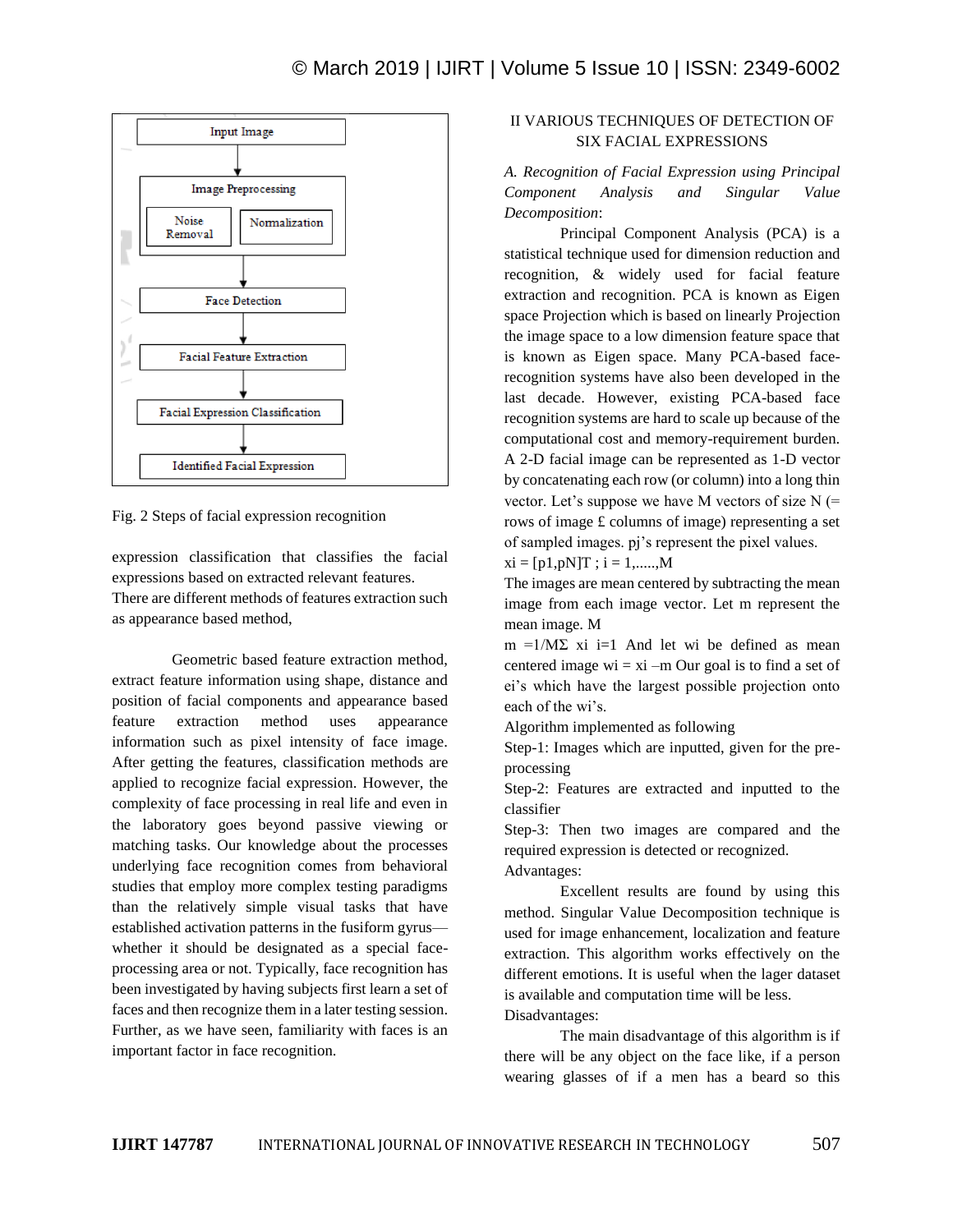algorithm cannot eliminate this kind of objects and have a problem to detect the correct expression.``

## *B. Automated Facial Expression Recognition System:*

Humans detect and interpret faces and facial expressions in a scene with little or no effort. Still, development of an automated system that accomplishes this task is rather difficult. There are several related problems: detection of an image segment as a face, extraction of the facial expression information, and classification of the expression (e.g., in emotion categories). A system that performs these operations accurately and in real time would form a big step in achieving a human-like interaction between man and machine. This paper surveys the past work in solving these problems. The capability of the human visual system with respect to these problems is discussed, too. It is meant to serve as an ultimate goal and a guide for determining recommendations for development of an automatic facial expression analyzer.

Algorithm:

Step-1: Video Processing

Step-2: Shape and Appearance Modeling

Step-3: Expression Classification

Step-4: After the Expression Classification the algorithm offers operators with many real time outputs like reporting, trend analysis, snapshots and indicators. Advantages:

This algorithm will work on the Facial Action Coding System which able to recognize the various universal facial

expression effectively. It is also detect the presence of deception during any interview process and the mental status of any person.

Disadvantages:

It cannot detect the presence of deception directly which is actually used for further research.

*C. Fuzzy rule based facial expression recognition:*

Algorithm: Step-1: Input Video Step-2: Frame Extraction Step-3: Feature Point Extraction Step-4: FAP Extraction Step-5: Fuzzification Step-6: Expression Detection Advantages:

The robustness of Fuzzy system will be the advantageous feature of this algorithm. This system is robust for the various fluctuations of the image processing results.

*D. Facial expression recognition using neural network:*

FER technique that utilizes decision tree with feed forward neural network (NN) based nodes. The first NN-based node of the decision tree is designated to separate one group of facial expressions with members "smile" and "surprise" from another group that contains "anger" and "sadness". This node can reduce the confusion between the category members of the two groups. Two NN-based nodes that follow the first node are established for each group to separate their two members. As a result, the original recognition problem with four categories is divided into three sub problems, each having only two members to distinguish.

Algorithm:

Step-1: input image is obtained through webcam

Step-2: optical flow method based face detection process

Step-3: image pre-processing

Step-4: Principle Component Analysis is performed

Step-5: classification processing using feed forward artificial neural network

Advantages:

This algorithm will give the practical solution in constraint environment.

Disadvantages:

It will not work properly in the unconstraint environment.



Fig.3 Neural Network in FER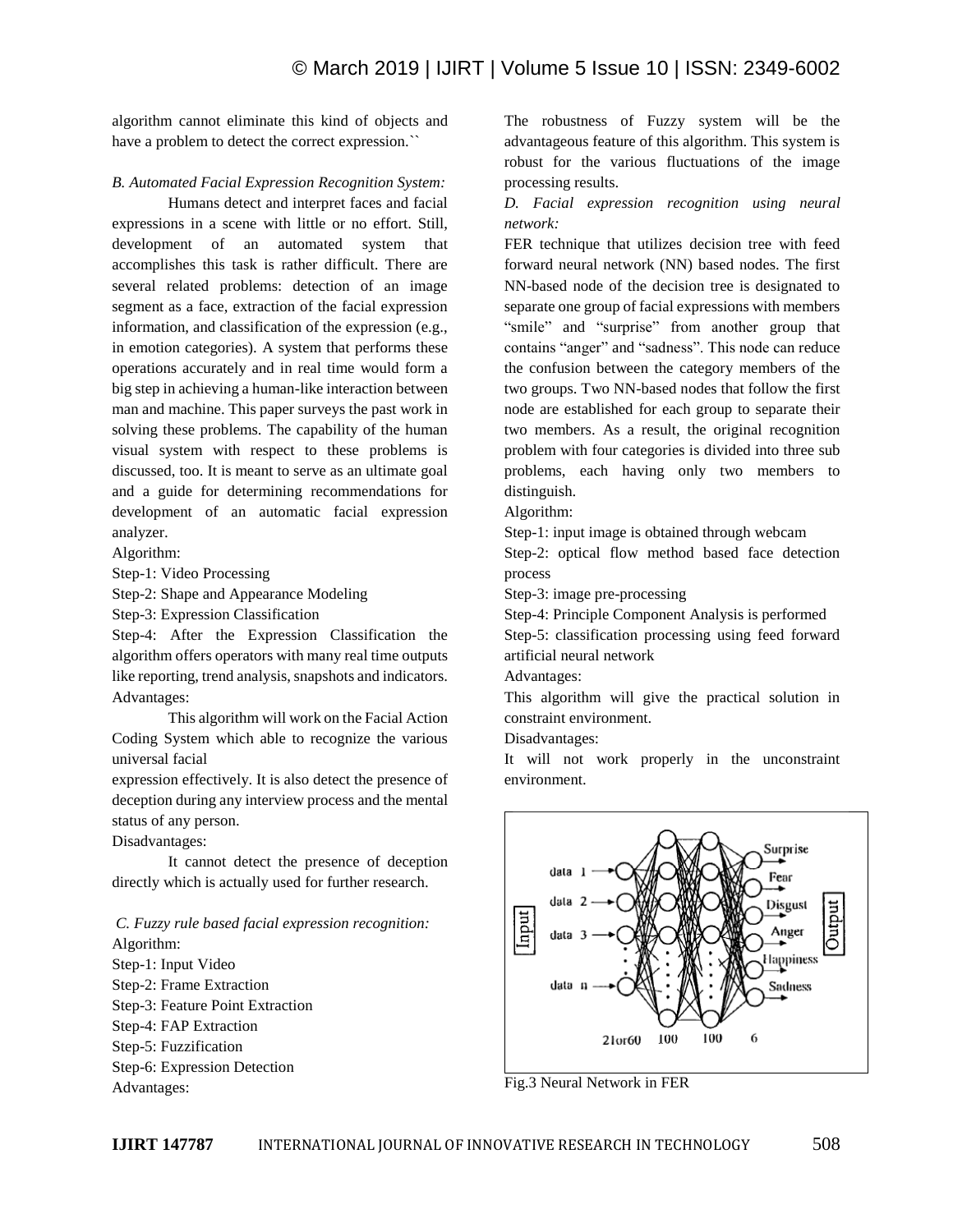*E. Facial expression recognition using 3-D facial feature distances*:

Algorithm:

Step-1: Extraction of the characteristics distance vector as defined in table containing six characteristic distances is done.

Step-2: The distance vector classified based on neural network that is trained using back propagation algorithm.

Step-3: A sixth distance is used to normalize the first five distances.

Advantages:

This algorithm will provide reliable and valuable information. This algorithm has a higher recognition rate compare to 2D.

This algorithm will work better by using of Neural Network as a classifier.

Disadvantages:

In this algorithm there will be some confusion with the anger class and neutral class so recognition rate will be less of anger

class in this algorithm.

# III. FACIAL EXPRESSION RECOGNITION USING ID3 ALGORITHM

Very simply, ID3 builds a decision tree from a fixed set of examples. The resulting tree is used to classify future samples. The example has several attributes and belongs to a class (like yes or no). The leaf nodes of the decision tree contain the class name whereas a nonleaf node is a decision node. The decision node is an attribute test with each branch (to another decision tree) being a possible value of the attribute. ID3 uses information gain to help it decide which attribute goes into a decision node. The advantage of learning a decision tree is that a program, rather than a knowledge engineer, elicits knowledge from an expert. Human outward appearance acknowledgment (FER) has pulled in much consideration as of late in light of its significance in acknowledging profoundly canny human machine interfaces. Outward appearance assumes vital part in insight of human feelings and outward appearance acknowledgment is the base of feelings comprehension.

A few FER techniques have been proposed. See for cases, and the references in that. The Facial Action Coding System (FACS) created by Paul Ekman and Wallace V. Friesen is the most generally utilized

and approved technique for measuring and depicting facial conduct. Ekman and Friesen characterized six essential feelings (joy, trouble, fear, disturb, shock, and outrage). Each of these six essential feelings relates to a one of a kind outward appearance. They characterized the facial activity coding framework (FACS), a framework created keeping in mind the end goal to empower outward appearance investigation through institutionalized coding of changes in facial movement. FACS comprises of 46 activity units (AU) which depict essential facial developments. It depends on muscle movement and portrays in detail the impact of every AU on face highlights.

Subsequently, among the 46 AU that demonstrates the fundamental development of face muscles, aside from 5 Aus comparing to development of cheek, jaw and wrinkles, 41 AUs are specifically connected with development of eyes, eyebrows and mouth [10]. However every one of the 41 AUs are not really required for facial qualities focuses (FCP) computation. Accordingly we ascertain 30 FCP's. With a specific end goal to remove these 30 FCP's we firstly apply layout coordinating component to coordinate the eyes, eyebrows and mouth format. At that point we characterize these 30 FCP's to register the position and state of the distinctive parts of the face, for example, eyes, eyebrows and mouth. Utilizing these FCP's we process the distinctive parameters to be inputted in the choice tree calculation for perceiving diverse outward appearances. The proposed work which is being done .



Fig. 4 ID3 Algorithm Processing in FER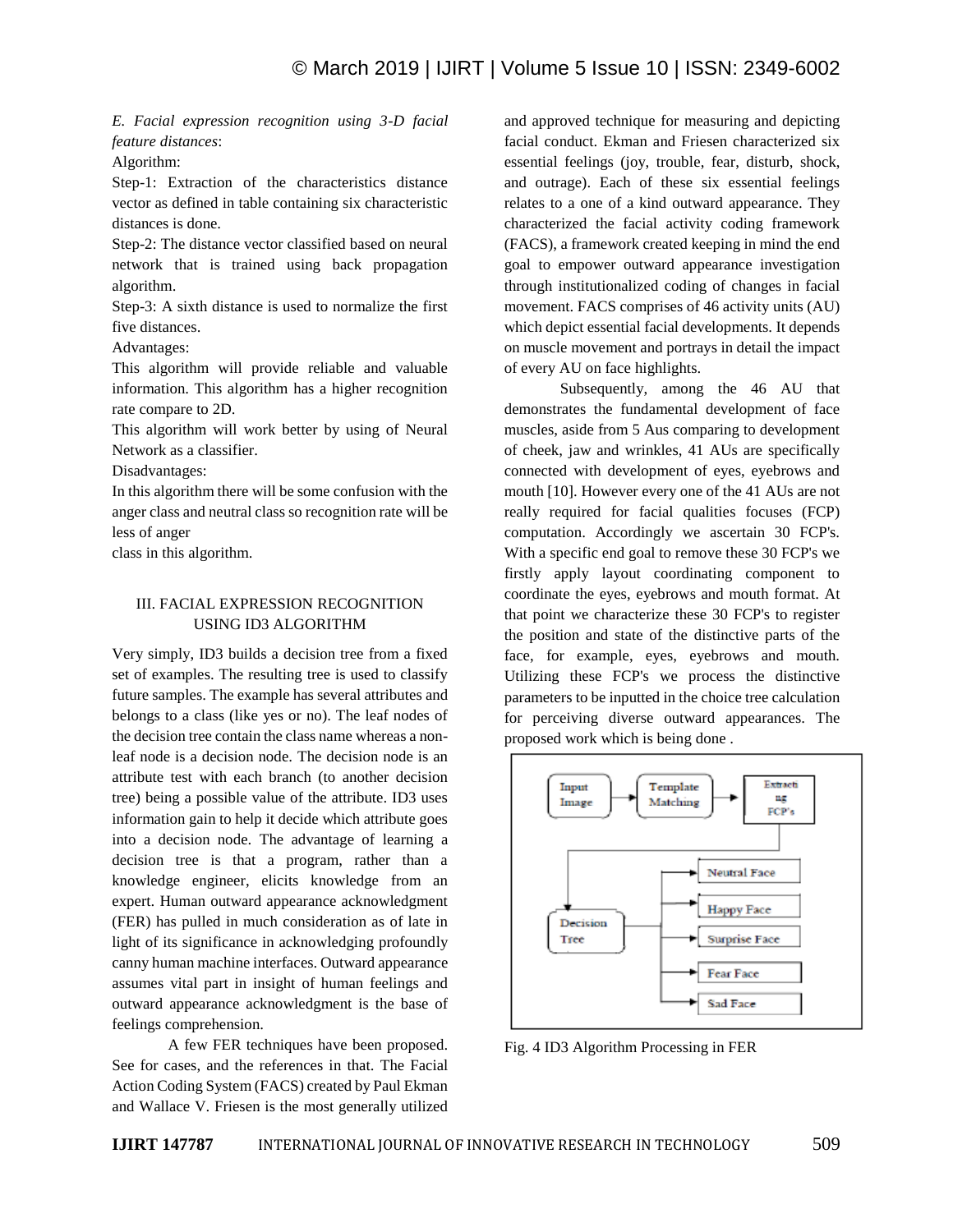# *A. Template matching: -*

Layout coordinating is being done by making utilization of convolution and connection coefficients for the most noteworthy and immaculate coordinating. The coveted eyes, eyebrows and mouth format are being extract from the picture. Steps:

Step 1: Send the respective image and it's template as input to the template matching procedure.

Step 2: Convert the image and template into the gray scale by using rgb2gray().

Step 3: Find the convolution of the original image and mean of the template required to be matched.

Step 4: Then we find the correlation to get the highest matching of the template in the whole image

Step 5: Now, we find the four values, i.e. maximum of rows, maximum od columns, template height and template width to draw the bounding rectangles. The FCP's is being registered by knowing the upper left facilitate of every layout limited by rectangles. Also, by utilizing width and stature of the layout estimate.



Fig. 5 Template matching of the Different components

# *B. Example of ID3*

Assume we need ID3 to choose whether the climate is amiable to playing baseball. Throughout 2



### Fig. 6 Example of ID3

weeks, information is gathered to help ID3 manufacture a choice tree .The objective order is "should we play baseball?" which can be yes or no.

The climate characteristics are standpoint, temperature, mugginess, and wind speed. They can have the accompanying qualities:  $outlook = \{ sunny, overcast, rain \}$ temperature  $=$  {hot, mild, cool } humidity =  $\{ high, normal \}$ wind  $=$  {weak, strong } Examples of set S are: as shown in fig. 6

# IV. ADVANTAGES OF ID3 ALGORITHM

This algorithm is robust to noise. It can handle disjunctive (OR's) expressions. ID3 is completely expressive hypothesis space Easily interpretable (tree structure, if-then rules). This algorithm can be extended to real-valued attributes. In this target function has discrete output values. Algorithm in book assumes Boolean functions. ID3 Can be extended to multiple output values

# V. CONCLUSION

Facial Expression Detection is now very interesting and useful area for the further research process. The importance of this area of computer vision will be increasing day by day. The objective of this paper is to show comparison between various available methods for human expression detection with their algorithms and advantages and disadvantages. The discussion and examples given show that ID3 is easy to use. Its primary use is replacing the expert who would normally build a classification tree by hand. As industry has shown, ID3 has been effective.